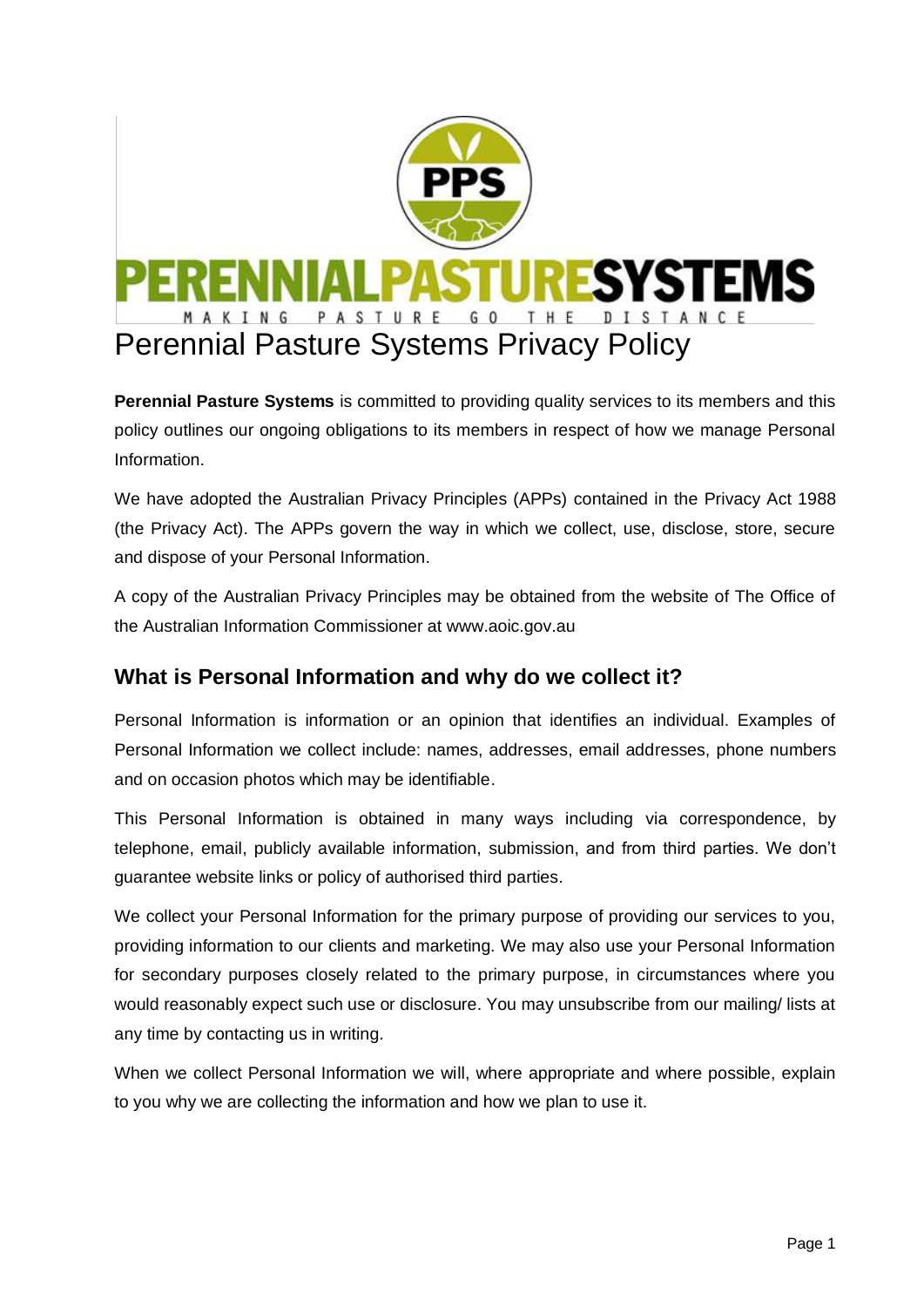## **Sensitive Information**

Sensitive information is defined in the Privacy Act to include information or opinion about such things as an individual's racial or ethnic origin, political opinions, membership of a political association, religious or philosophical beliefs, membership of a trade union or other professional body, criminal record or health information.

Sensitive information will be used by us only:

- For the primary purpose for which it was obtained
- With your consent; or where required or authorised by law.

## **Third Parties**

Where reasonable and practicable to do so, we will collect your Personal Information only from you. However, in some circumstances we may be provided with information by third parties. In such a case we will take reasonable steps to ensure that you are made aware of the information provided to us by the third party.

## **Disclosure of Personal Information**

Your Personal Information may be disclosed in a number of circumstances including the following:

- Third parties where you consent to the use or disclosure; and
- Where required or authorised by law.

#### **Security of Personal Information**

Your Personal Information is stored in a manner that reasonably protects it from misuse and loss and from unauthorized access, modification or disclosure.

When your Personal Information is no longer needed for the purpose for which it was obtained, or if requested by you, we will take reasonable steps to destroy or permanently de-identify your Personal Information.

#### **Access to your Personal Information**

You may access the Personal Information we hold about you and to update and/or correct it, subject to certain exceptions. If you wish to access your Personal Information, please contact us in writing.